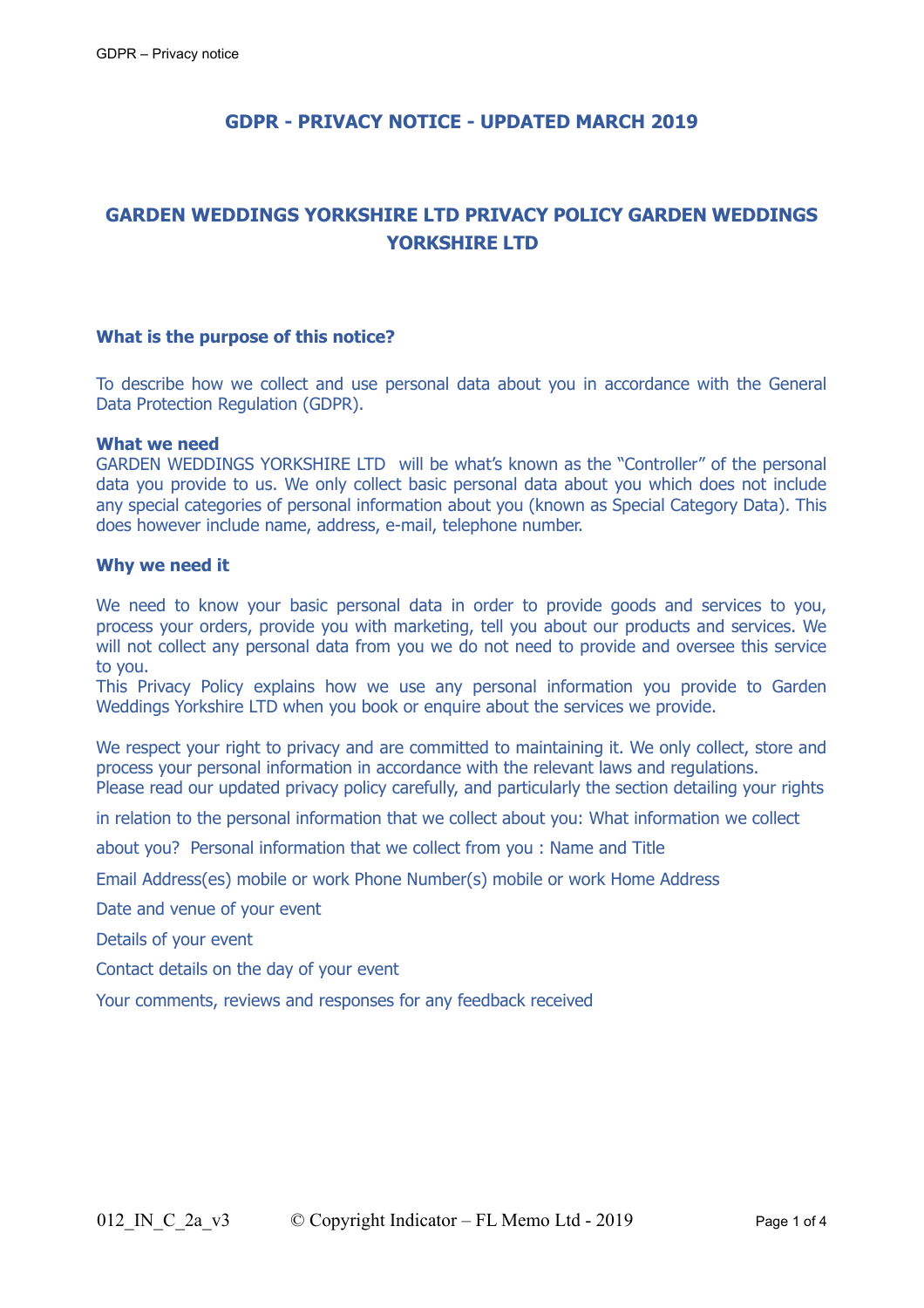**We collect personal information when you:** Book our services through e mail telephone contact or social media contact

Obtain a quote and or express interest in our services

Subscribe to our e mails after providing us with consent to contact you with additional information and financial quotes. Submit reviews or choose to send us feedback for services we have provided Engage with us via social media

# **How we will use the information about you**

We use your personal information in a number of different ways. to enter into, or perform, a contract with you to comply with a legal duty to protect your vital interests.

To fulfil your booking and taking payment, updating you regarding the status of your event booking and payment dates.

To continue to contact you during your event booking to update you with additional information when appropriate.

To continue to contact you with full confirmation details of your event throughout the duration of your booking.

To ask for feedback following your event booking.

To better understand how people interact with our websites

To determine the effectiveness of promotional campaigns and advertising.

We will not share your details with any other third party or event provider unless instructed to do so by you or as a necessary part of your booking contract. Ie Joint bookings Land Hire, Catering ect

# **How do we store the information we hold**

We are based in the UK and we store our data within the EU. Some organisations which provide services to us may transfer personal data outside of the EU.

For example, some of our systems use Microsoft products. As a US company, it may be that using their products result in personal data being transferred to or accessible from the US. However, we will allow this as we are certain personal data will still be adequately protected (as Microsoft is certified under the USA's Privacy Shield scheme).]

We will store the information we hold in cloud based storage Drop Box and Fresh Books invoices Password protected Spreadsheets

Password protected PC

We will not retain your data for any longer than necessary and the longest time that we will hold your data will be six years.

We will reach out to you through social media after this time scale

012 IN C 2a v3  $\circ$  Copyright Indicator – FL Memo Ltd - 2019 Page 2 of 4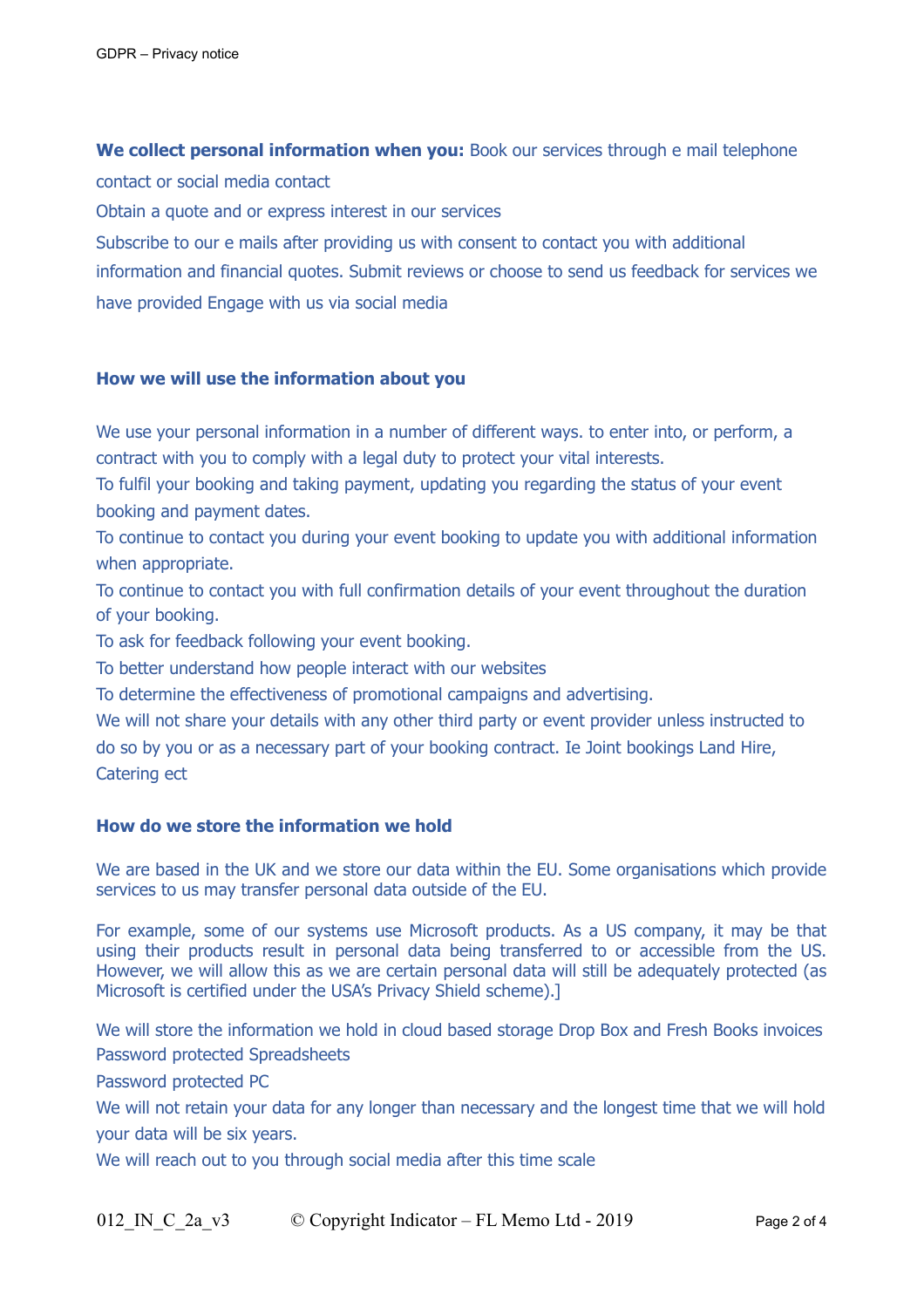### **What we would also like to do with it**

We would, however, like to use your name and e-mail address to inform you of our future offers and similar products. This information is not shared with third parties and you can unsubscribe at any time via phone, e-mail and (MailChimp) or on our website.

### **Social Media**

We may use various social media features such as the Facebook "Like" button on our websites and mobile applications. Certain information may be shared or otherwise provided to us through your use of these features. Subject to your account and privacy settings, we may also be able to see information that you post in relation to Garden Weddings. When using these social media platforms whether or not you are using one of our services. In some instances, depending on the circumstances, we may contact you on these social media platforms. The information you post on social media sites as well as the controls surrounding these disclosures are governed by the respective policies of these third parties. Where we use information from these sources, we will respect any permission you have set about how you would like your information to be used for each source. We recommend you routinely review the privacy notices and preference settings that are available to you on any social media platforms.

### **Updating your details**

If any of the information that you have provided to Garden Weddings Yorkshire LTD (for example if you change your e-mail address, name or event venue,) please let us know. Please send an email to Andrew or Brett hi@gardenweddings.co.uk

Your consent By submitting your information, you give your consent to the use of that information as set out in this Privacy Policy. If we change our Privacy Policy, we will post the changes on this page, and may place notices on other pages of the web site, so that you may be aware of the information we collect and how we use it at all times. We will also e-mail you should we make any changes so that you may consent to our use of your information in that way. We will continue to abide by and apply the data protection and data security laws and principles as set out by the European Union.